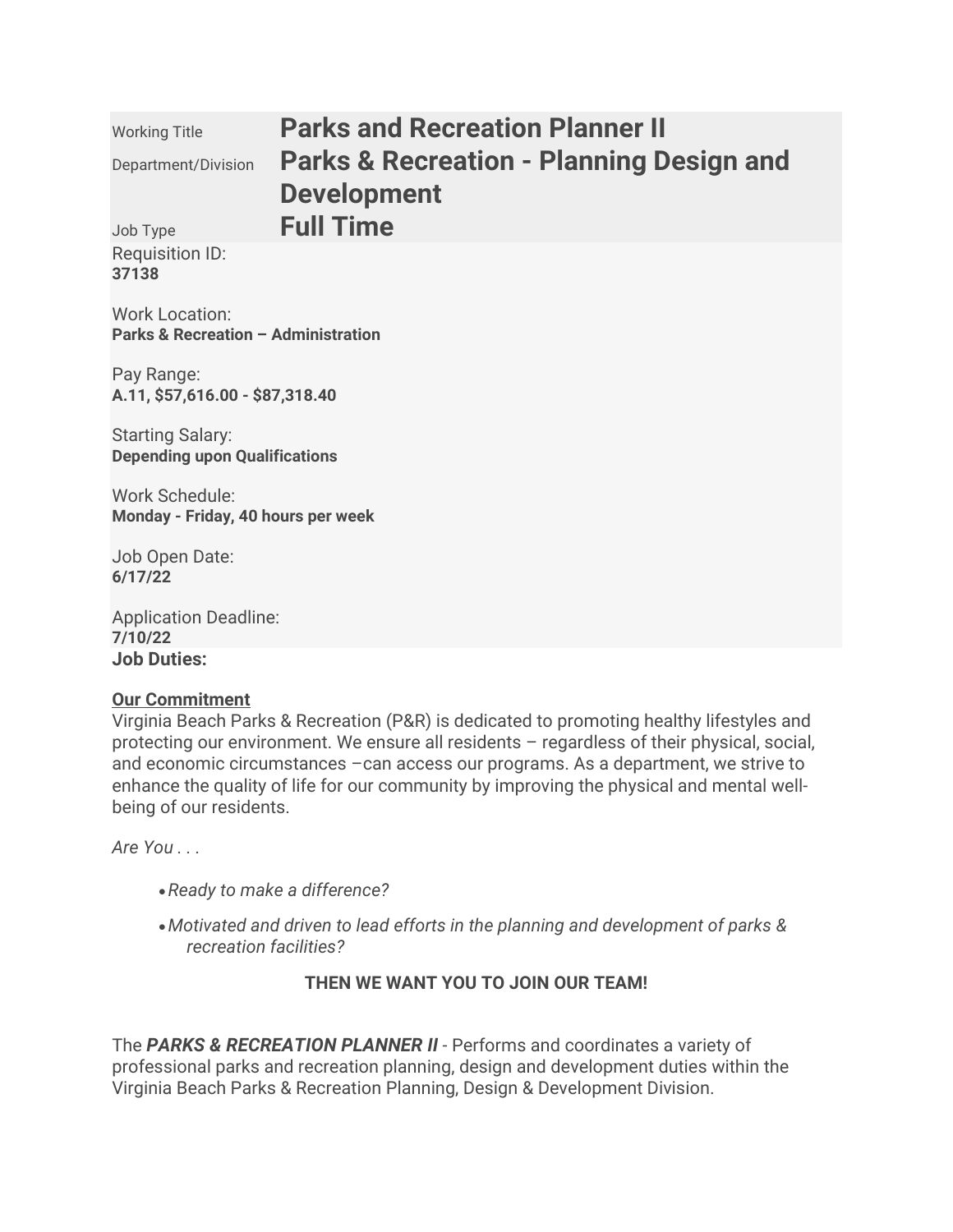### Duties and responsibilities include, but are not limited to:

- •Reviews and interprets plans, studies and reports for various parks and recreation planning and development projects related to facility improvements, maintenance and renovation - Capital Improvement Program (CIP) projects. Reviews and interprets surveys, plans, drawings and maps.
- •Prepares concept and master plans for parks and recreation related improvements such as park renovations, playgrounds, walkways and connectivity, parking, and other park amenities.
- •Coordinates and serves as project manager in the development and updating of parks and recreation related facilities.
- •Prepares and/or reviews reports such as policy documents on parks and recreation related strategic issues, potential private public opportunities, etc.
- •Coordinates and serves as project lead in the oversight of designated Parks and Recreation CIP projects in terms of monitoring funding issues and ensuring consistency with the Department's long range plans. In addition, depending on the scope of the CIP project, the position may also coordinate overall design and scheduling with internal and external stakeholders.
- •Conducts and/or reviews studies such as land use, site constraints and feasibility analysis to determine viability of parks and recreation related CIP projects.
- •Prepare reports for public hearings on topics such as project updates, status, or results from findings. Interprets public policy and codes.

# **The Perks**

*Employees who are new to the Virginia Retirement System are eligible for:*

- •Partial Work From Home and Flexible Scheduling Options
- •11 Paid Holidays plus 3 Additional Personal Holidays
- •18 Days of Paid Time Off (PTO)
- •Medical, Dental, Vision, and Prescription Coverage
- •Legal and Identity Theft Protection
- •Virginia Retirement System (VRS) Hybrid Retirement Plan & Basic Life Insurance
- •Commonwealth of Virginia 457 Deferred Compensation Plan (COV 457)
- •Hybrid 457 Cash Match
- •Virginia Local Disability Program (VLDP) Income Replacement (Short TermDisability, Long
- •TermDisability, and Long Term Care)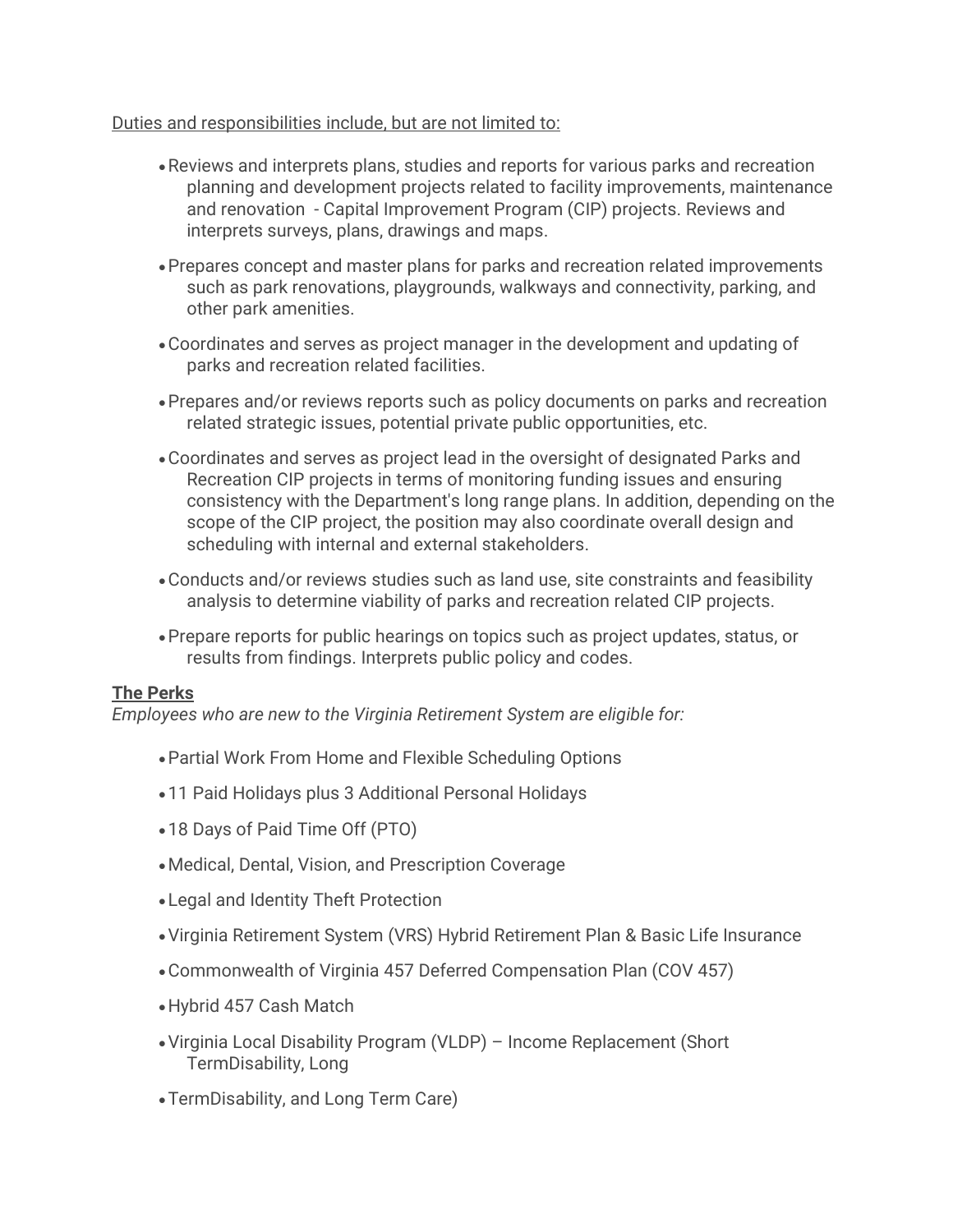- •Optional Life Insurance
- •Wellness Programs
- •Employee Assistance Program / Work-Life Services
- •Paid Maternity/Paternity/Parental Care Leave

### **Official City Job Description:**

**https://www.vbgov.com/government/departments/human-resources/Employment-VBGOV/Job%20Descriptions/Planner\_II\_02205.pdf Working Conditions:**

There is no working conditions statement available for this position at this time.

### **Minimum Requirements:**

#### MINIMUM QUALIFICATIONS:

Requires any combination of education (above the high school level) and/or experience equivalent to eight (8) years in fields such as urban studies or regional planning that utilize the required knowledge, skills, and abilities.

#### SPECIAL REQUIREMENTS:

All employees may be expected to work hours in excess of their normally scheduled hours in response to short-term department needs and/or City-wide emergencies.

#### **Additional Requirements:**

DMV Transcript: Required CDL: Not Required DOT History: Not Required CPS Check: Not Required Physical: Not Required Respirator: Not Required Polygraph Review: Not Required Psychological Screening: Not Required

Attachments Required: Certification as a Planner through the American Institute of Certified Planners (AICP), or certification as a Landscape Architect in the Commonwealth of Virginia

### **Preferences:**

In addition to the minimum requirements, the ideal candidate for this position will have experience listed in the preferences below. Candidates with the preferred experience should ensure the information is provided in the application.

\* Certification as a Planner through the American Institute of Certified Planners (AICP), or certification as a Landscape Architect in the Commonwealth of Virginia

\* Experience in parks and recreation facility or outdoor recreational planning and design

\* Experience in using AutoCAD, Photoshop, Sketchup, Lumion, as well as other design related